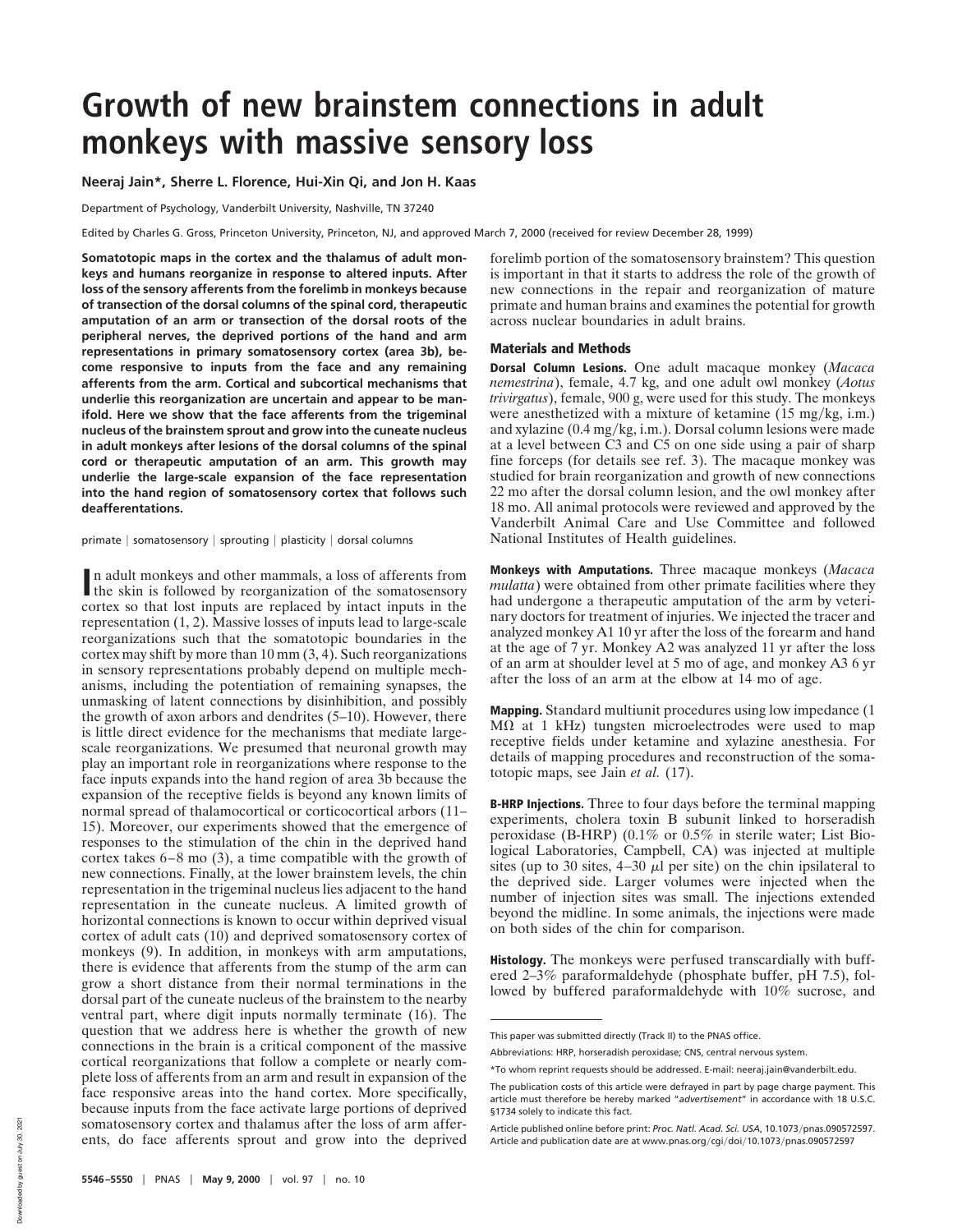

**Fig. 1.** The growth of terminals from trigeminal nucleus into the cuneate nucleus in an adult owl monkey 18 mo after partial transection of the dorsal columns. (*a*) The green overlay on the face of an owl monkey shows the region of the skin that received 29 5-ml injections of the transganglionic tracer B-HRP. (*b*) An outline of a coronal section of the lower brainstem showing the locations of cuneate nucleus (blue) and trigeminal nucleus (green). In normal monkeys, all of the tracer from skin injections such as those shown in *a* is confined to the expected locations in the trigeminal nucleus. The part of the brainstem that is shown at a higher magnification in *c* and *d* is boxed. (*c*) A dark-field photomicrograph of a brainstem section showing presence of the B-HRP label in the cuneate nucleus (arrow) after injections of the tracer in the skin of the chin. This label indicates the growth of trigeminal nucleus terminations into the cuneate nucleus. Normal terminations of the inputs from the face in the trigeminal nucleus are more numerous, and they are more strongly labeled (arrowhead). The labeled fibers in the upper left corner are in the trigeminal tract. (*d*) A section of the lower brainstem adjacent to that shown in *c* and stained for cytochrome oxidase activity. The cuneate and trigeminal nuclei and the trigeminal tract are marked, and the locations of the labeled terminals are marked in green. Images of the sections in *c* and *d* were digitized and overlaid in PHOTOSHOP (Adobe Systems, Mountain View, CA) based on surface features and shared blood vessels. The label in *c* was converted to a channel mask on a separate layer and filled with green color, and the layer containing the section shown in *c* was deleted. (*e*) A dorsolateral view of an owl monkey brain showing location of the somatosensory area 3b. The hand and the face regions shown in *f* are boxed. (*f*) Reorganized somatotopy in area 3b as a result of the incomplete lesion of the dorsal columns of the spinal cord at C4/C5 level on the right side. In the deafferented hand region, there were responses to the stimulation of the chin in addition to the stimulation of the remaining inputs from the hand and arm. There were regions that responded to the stimulation of only chin (green), chin and hand (green and blue hatch), and the stimulation of the chin, hand, and arm (green, blue and red hatch). Other parts of the hand cortex responded to the stimulation of the hand (blue) or both hand and arm (blue and red hatch). There were small regions that did not respond to the stimulation of any part of the body (gray). The responses in the lateral part of area 3b that normally represents the face remained unaltered. R, rostral; M, medial; n., nucleus. (Scale bar, 1 mm in  $b$  and  $f$ , 200  $\mu$ m in  $d$ .)

finally with 10% buffered sucrose. The brain was removed, blocked, and cryoprotected in 30% sucrose. The brainstem was cut on a freezing sliding microtome in coronal plane into  $40-\mu m$ sections. A series of alternate sections was processed for HRP by tetramethylbenzidine reaction (18). The other series of sections was processed for cytochrome oxidase activity by the procedure of Wong–Riley (19) to define architectural boundaries. For monkeys with dorsal column transections, somatosensory cortex was separated from rest of the brain, flattened between glass slides, and cut parallel to the pial surface into  $40-\mu m$ -thick sections. The sections were stained for myelin to reconstruct electrode penetration sites and to define the anatomical boundaries of the hand and face representations (20). For the monkeys with amputations, the somatosensory cortex was cut in a plane perpendicular to the central sulcus into  $50-\mu m$ -thick sections. A three-dimensional view of the posterior bank of the central sulcus and the surrounding cortex was reconstructed.

#### **Results**

Neuronal Growth Following Spinal and Peripheral Injuries.In the first set of experiments, we deprived large parts of the somatosensory system of sensory inputs from the arm by transecting the dorsal columns (3) at upper cervical levels (C3–C5). Most of the afferents from the arm enter the spinal cord below this level. Such lesions leave other ascending pathways in the lateral and ventral funiculi intact, including the spinothalamic tract. Dorsal column lesions produce only limited impairments in the sensory capabilities and the sensory control of the motor functions (21, 22). The owl monkey was studied for cortical reorganization and the growth of new connections 18 mo later, and the macaque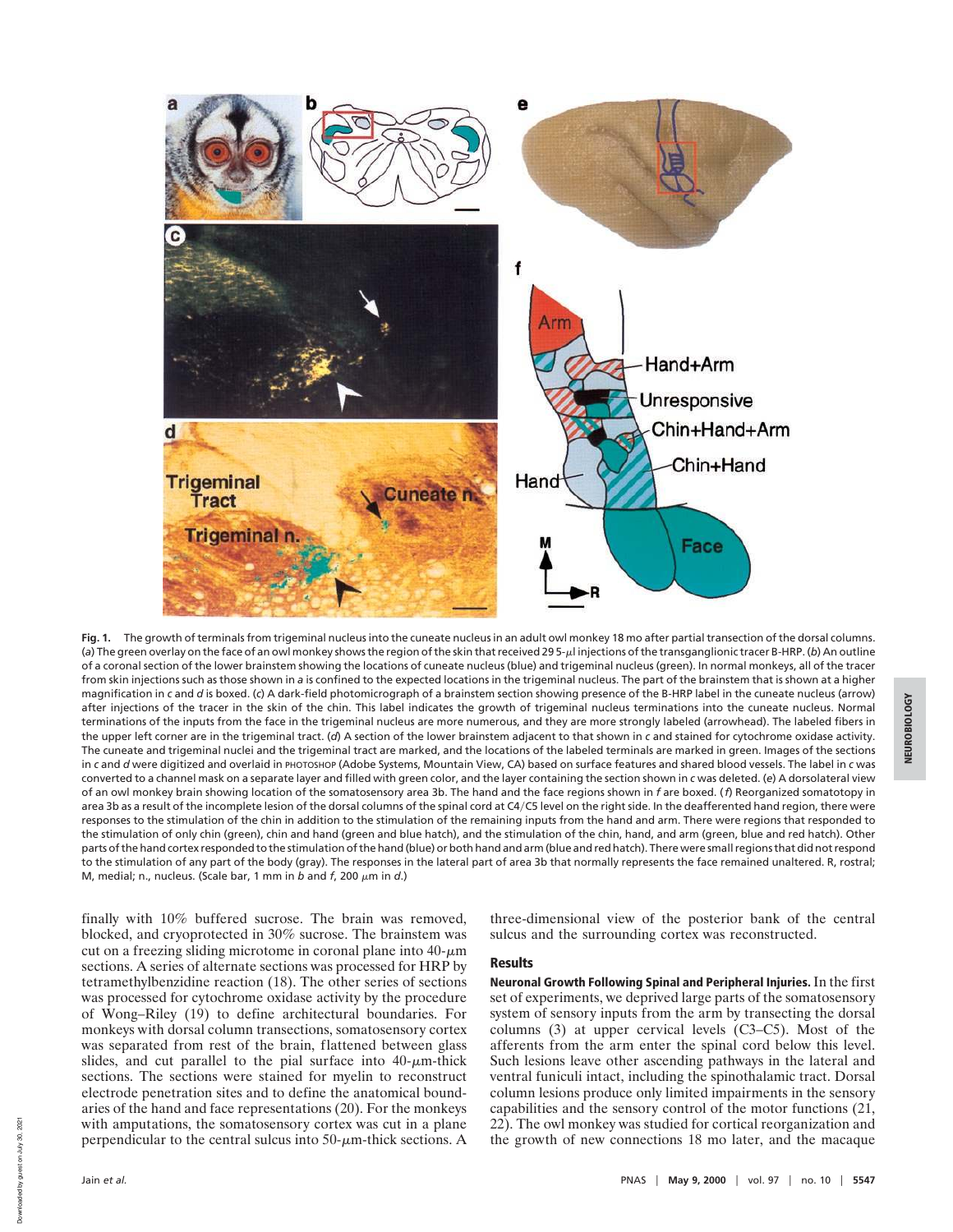

**Fig. 2.** The growth of arbors into the cuneate nucleus (arrows) in a macaque monkey 22 mo after transection of the dorsal columns at C3 level. (*a*) A dark-field photomicrograph of the section through the lower medulla showing B-HRP tracer in the cuneate nucleus from injections of the tracer in the skin of the chin. (*b*) A bright-field photomicrograph of the adjacent section stained for cytochrome oxidase activity showing location of the label. For details, see Fig. 1. (Scale bar, 500  $\mu$ m.)

monkey, 22 mo later. In the second set of experiments, we investigated cortical reorganization and axon growth in three macaque monkeys 6–11 yr after an injured arm had been amputated as part of veterinary treatment.

We investigated the possibility of the growth of the face afferents from their normal targets in the trigeminal nucleus into the deprived cuneate nucleus by injecting a transganglionic tracer B-HRP into the skin of the chin (Fig. 1*a*). The monkeys were perfused, and the brains were processed for HRP 3–4 days after the injection of the tracer.

As expected, most of the transported label from the injections in the chin of each experimental monkey was in the portion of the trigeminal nuclear complex where the face is normally represented. This label was similar to that seen after control injections, either in the chin of the normal monkeys or in the normal side of the deafferented monkeys (see Fig. 3*a*, *Right*). In addition, there was normal label in the lateral most parts of the *pars triangularis* of the cuneate nucleus adjacent to the trigeminal nucleus. Similar label has been reported from the injections of WGA-HRP in the trigeminal ganglion (23). This label corresponds to the region where responses to the stimulation of face are observed in electrophysiological mapping experiments (24). However, on the deprived side of all of the monkeys with deafferentations, a much larger extent of label was clearly apparent in the cuneate nucleus ipsilateral to the forelimb that was deafferented (Figs. 1 *b–d*, 2, and 3). The rostrocaudal extent of the label varied between the animals. The largest extent of the label was in a macaque monkey with limb amputation (Fig. 3 *a*, *Left* and *b*), where the label was found through nearly all of the

rostrocaudal extent of the cuneate nucleus, and in the owl monkey with dorsal column lesion (Fig. 1), where the label spanned more than one-third of the cuneate nucleus. In other monkeys with deprivations, the extent of the label was more limited. The presence of the tracer in the cuneate nucleus, which normally gets inputs from the hand and the arm, shows that the axons terminating in the spinal trigeminal nucleus had undergone collateral sprouting and grown into the cuneate nucleus, which was deprived of its normal inputs as a result of the deafferentations.

Cortical Reorganization Accompanies Neuronal Growth. In each of the experimental monkeys, we also demonstrated that somatosensory cortex had undergone reorganization so that much of the deprived hand cortex had become responsive to inputs from the chin. The monkeys were deeply anesthetized, and microelectrodes were used to record from a large number of sites in the somatosensory cortex. An example of such reorganization is shown in Fig. 1*f* for the owl monkey with dorsal column transection. Because the section was incomplete, some inputs from the hand and upper arm remained, which activated not only their normal zones of cortex in area 3b, but an expanded zone, as has been reported elsewhere (3). In addition, much of the deprived cortex was also responsive to touch on the chin. An expansion of the chin responsive region into the hand cortex was also seen in the macaque monkey with dorsal column lesion (not shown). Similarly, in the monkeys with arm amputations, there were responses to the chin stimulation in the hand region of area 3b adjacent to the normal face representation (9, 16).

#### Discussion

Large-scale loss of inputs from the arm and hand because of transection of the dorsal columns of the spinal cord (3) or therapeutic amputation of an arm  $(16, 25-28)$  leads to cortical reorganization. The deprived hand cortex comes to respond to the stimulation of the face. This study demonstrates that in adult monkeys with such injuries and cortical reorganizations the neurons in the lower brainstem grow significantly.

Neuronal Growth in Adult Primates. The environment of the adult central nervous system (CNS) has been considered to be unfavorable for the regenerative growth of neuronal processes because of the presence of growth inhibitory molecules (29, 30). However, it is becoming increasingly clear that the adult CNS may have more regenerative capacity than previously believed. Recently, ongoing neurogenesis and neuronal migration to the associative regions of adult monkey cortex has been shown (31). There are only a few reports of the neuronal growth in the CNS of adult primates after injury. Growth cone-like structures were observed in the dorsal horn of the spinal cord of macaque monkeys after sciatic nerve crush (32), although it was not established whether the growth was regenerative or collateral sprouting. Similarly after amputation of the forelimb, sprouting was seen in the somatosensory cortex (9), brainstem, and spinal cord (16) of adult macaque monkeys. However, the extent of growth that we report in the present study extends the known limits of such sprouting in the adult primate CNS. We show that the new growth can cross nuclear boundaries, and it accompanies the physiologically observed reorganization of somatotopy (see below).

Neuronal Growth in Other Adult Mammalian Species. Neosynaptogenesis has been frequently observed in the CNS of adult animals after injury, for example, in the motor cortex of cats after lesions of deep cerebellar nuclei (33), and in the ventroposterior nucleus of rats after lesion of the dorsal column nuclei (34). There are also a few reports of neuronal growth after injury in nonprimate animals. Darian–Smith and Gilbert (10) reported collateral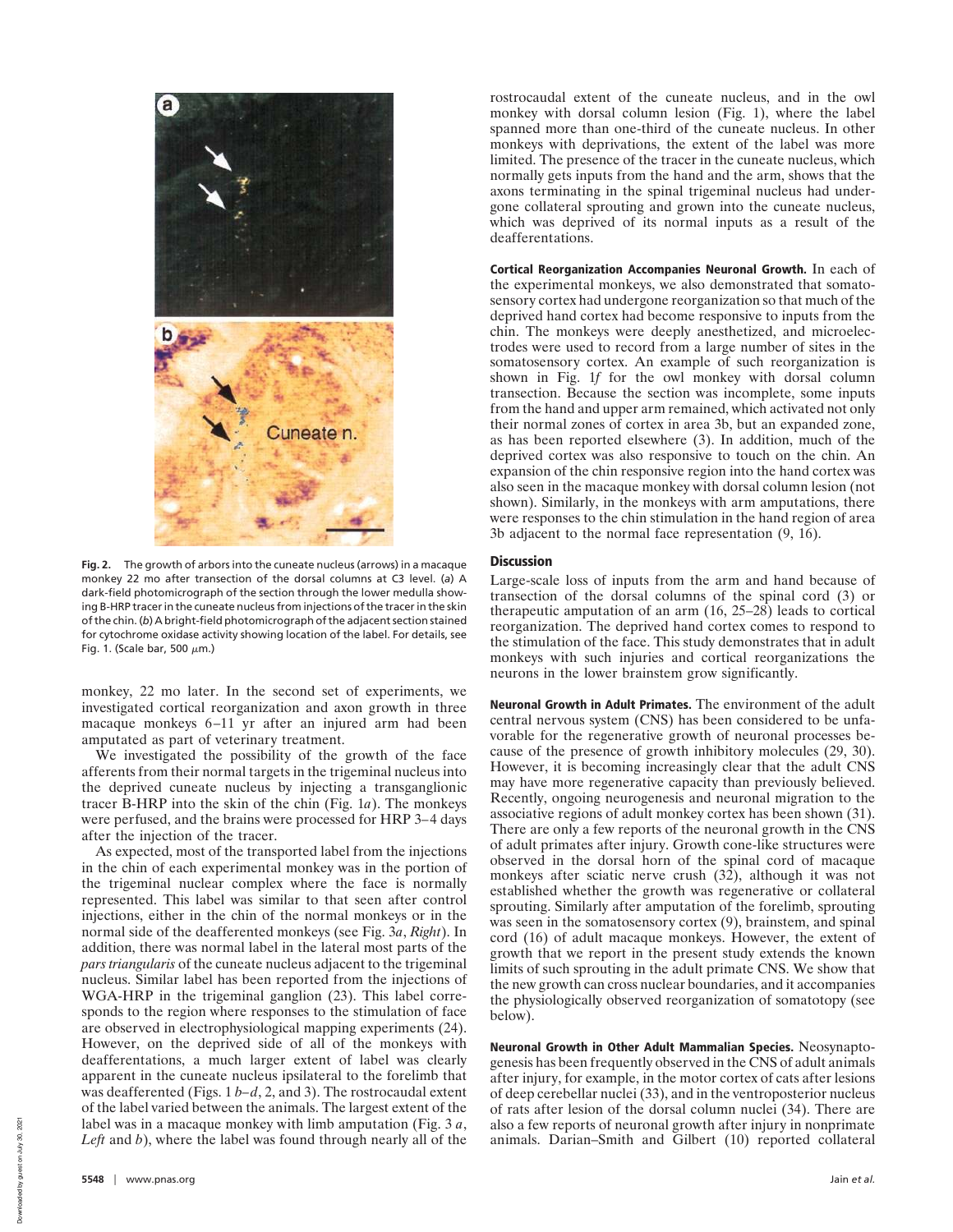

NEUROBIOLOGY **VEUROBIOLOGY** 

**Fig. 3.** The growth of arbors into the cuneate nucleus of a macaque monkey 11 yr after the amputation of a forelimb at shoulder level. (*a*) A series of coronal sections through the lower brainstem showing the label on the deafferented side (*Left*) and the normal side (*Right*) from bilaterally matched injections in the chin. Note that there is no label in the *pars rotunda* of the cuneate nucleus on the normal right side, but a small region of the *pars triangularis* of the cuneate nucleus adjacent to the trigeminal nucleus is labeled. The fine circular line in the cuneate nucleus defines the *pars rotunda*, and the fine line in the trigeminal nucleus defines the substantia gelatinosa. (*b*) A dark-field photomicrograph of a section intermediate to sections number 143 and 149 shown in *a*. The lines in the ventral part of the *pars rotunda* mark the territories of the digit representations seen in cytochrome oxidase preparations (43). Cu.Ro., *pars rotunda* of the cuneate nucleus; Cu.Tri., *pars triangularis* of the cuneate nucleus; Trigem, trigeminal nucleus; D, dorsal; L, **lateral** 

sprouting in the cat area 17 after binocularly matched retinal lesions. The growth, which was most noticeable in the superficial layers, however, did not extend the normal limits of the horizontal spread of the fibers. In rats, myelinated fibers of sciatic nerve have been shown to undergo collateral sprouting and extend into lamina 2 of the dorsal horn of the spinal cord after chronic constriction injury (35) or after capsaicin treatment (ref. 36, see however ref. 37). A more extensive sprouting, but which had little physiological expression (see below), was seen in rats after transection of the dorsal roots. In these rats, axons from the gracile nucleus grew into the denervated cuneate nucleus (38).

Mechanisms of Cortical Reorganization. In monkeys with amputation of a limb, limited neuronal growth in the cortex, brainstem, and spinal cord is accompanied by reorganization of the somatotopic representations in cortex (9, 16). Similarly, in the present studies, the axonal growth from the trigeminal nucleus into the cuneate nucleus is seen in monkeys with large-scale cortical

reorganization that leads to the emergence of responses to face stimulation in the region of area 3b normally responsive to hand stimulation. However, in rodents, the subcortical neuronal growth that is seen after injuries in adult animals (38) or even early in development (39) is not physiologically expressed in the cortex. This indicates the possibility that rodents and primates differ in the potential for cortical plasticity, mechanisms of brain reorganizations after injury, and physiological expression of neuronal growth.

We propose that the growth of chin afferents into the deafferented hand nucleus of the brainstem contributes significantly to the activation of hand cortex by chin afferents. The chin afferents in the trigeminal nucleus lie directly adjacent to the cuneate nucleus, whereas afferents from other parts of the face are more lateral and ventral (S.L.F. and J.H.K., unpublished results). Although the spread of axon terminals in the cuneate nucleus due to the new growth is limited, it undoubtedly activates a number of neurons in the